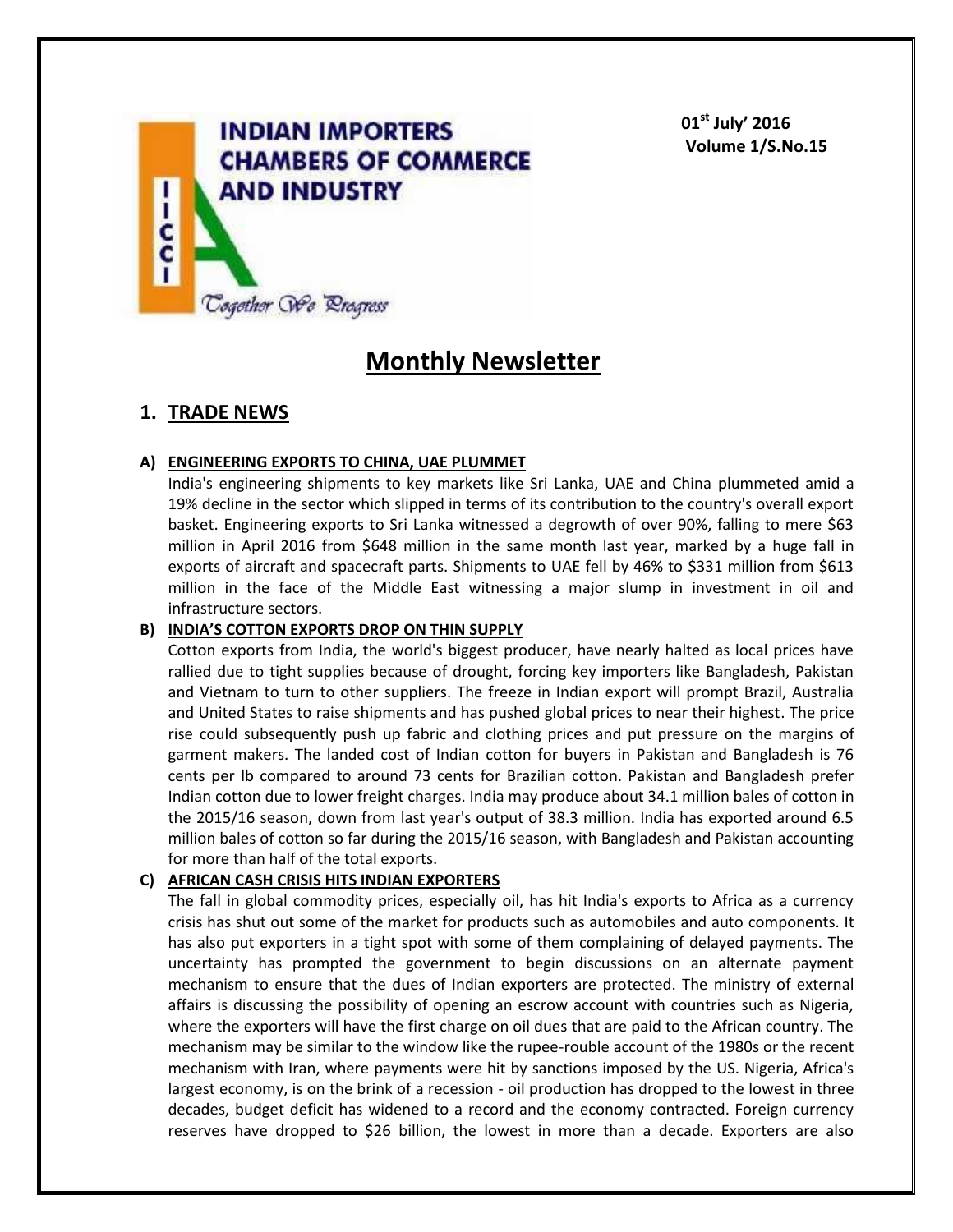complaining of problems in other countries such as Angola, Ethiopia and Ghana. The payment problems which has resulted in some trade getting routed via Dubai, has also pushed up default risk premium. Africa accounts for around a third of India's vehicle exports, which includes twowheelers, three-wheelers, cars, utility vehicles and trucks and buses. Exports of vehicles to Africa were estimated at around \$3 billion last year. The crisis comes at a time when India is trying to deepen its ties with Africa to reduce the influence of China, which has had a first-mover advantage.

## **D) 80% DRUGS TO COMBAT AIDS SUPPLIED BY INDIA**

80% of the drugs used globally to combat the deadly AIDS are supplied by Indian pharmaceutical firms and the low-cost generic medicines have helped scale up access to HIV treatment across developing countries. Around a million people affected by AIDS are currently on antiretroviral therapy. The low cost generic medicines produced by the Indian pharmaceutical industry have been instrumental in scaling up access to HIV treatment not only in India but in other parts of the world.

# **E) LATIN AMERICA PIPS AFRICA TO BE INDIA'S LARGEST AUTO EXPORT MARKET**

Latin America, has overtaken Africa to become the largest export market for vehicles shipped out of India. As much as 90% of Volkswagen's and 29% of Hyundai's exports out of India were to Latin America. Vehicle exports to Africa declined for the first time in a decade by 21.5% to \$2 billion last fiscal year. Falling crude oil and commodity prices helped rev up demand and improve profitability of auto companies in the domestic market. It has hit exports to African countries which are dependent on income from crude exports. Falling oil and commodity prices, which helped auto makers improve sales and profitability in the Indian market, are blamed for the distress in Africa, where commodity dependent economies such as Ethiopia, Angola, Algeria and Nigeria are hit badly by the price plunge. The fall in crude oil prices has hit the dollar revenue of many countries in Africa.

## **F) ONION EXPORTS CLIMB 33% TO RS 2,362 CR**

India's onion exports went up 33% to Rs 2,362 crore in the first 11 months of 2015-16 on higher realization of sales. Onion exports stood at 9,80,566 tonnes during the 11 months of 2015-16 as against 9,70,442 tonne in the same period of the previous financial year. The exports increased to Rs 2,362 crore from Rs 1,771 crore. The average price realization worked out to Rs 28,215 per tonne in 2015-16 as against Rs 18,507 for the whole of 2014-15. The government has scrapped minimum export price to push exports. Also the increase in onion output has given an impetous to exports.

## **G) PANGAON GETS PREFERENCE**

While the Indo-Bangla coastal shipping between Krishnapatnam Port and Chittagong Port started with a lot of applause and fanfare, the Bangladeshi traders prefer Pangoan terminal instead of Chittagong for carrying out coastal trade with India. The ideal and designated port for the coastal trade in Bangladesh is Pangaon terminal, not Chittagong and the traders are also looking forward to this terminal to start the coastal operation between Indian east coast ports. However coastal shipping from this terminal is yet to commence as the operators involved in the coastal trade are not getting a favourable response from the Main Line Operators (MLOs) in providing the boxes for the trade. Handling charges for a container at Pangaon terminal is \$12 and once the Finance Ministry in Bangladesh gives its nod, it would reduce to \$3 and with that the traders would be able to start using this terminal for their EXIM with Indian east coast ports. Pangaon is the preferred port for doing coastal trade with India as it has the minimum distance to the textiles hubs of Bangladesh and which is being fed mostly by the raw cotton from India. According to traders, it is just a distance of 50 kilometers via road from Pangaon to the textile hubs and it is almost 350 kilometers via road between Chittagong and the main textiles hubs here. On an average Bangladesh imports 6 million bales of raw cotton from India annually and almost 50% of it comes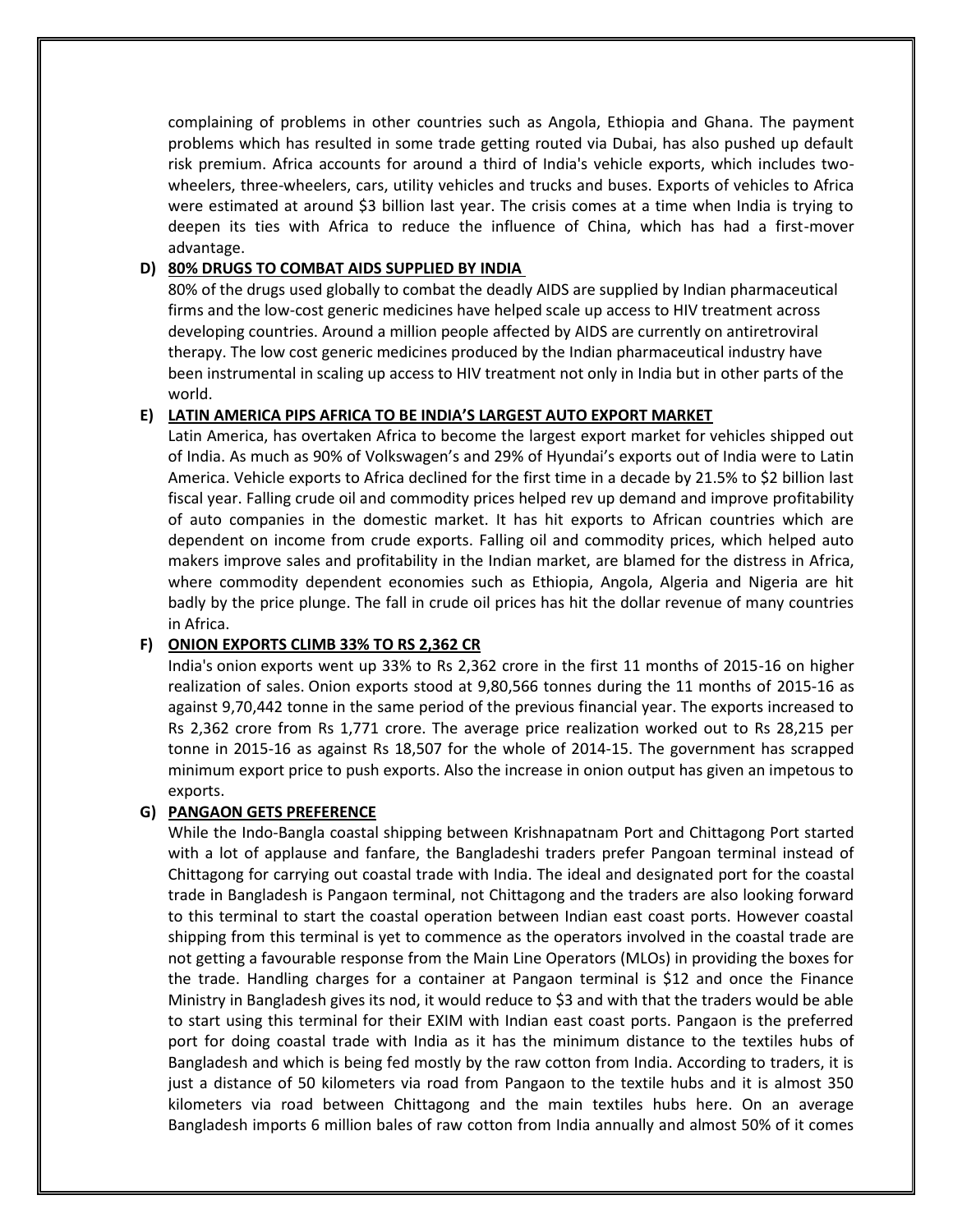via road, which is time taking, risky and costly. Apart from customs delays, other procedural delays and tariff, traders have to shell out a lot on non-tariff charges. But once the coastal trade starts all of this can be avoided.

# **H) JAGUAR LAND ROVER BEGINS OPERATIONS AT BRAZILIAN PLANT**

Tata Motors-owned Jaguar Land Rover announced the opening of its 240 million pounds (around Rs 2,280 crore) manufacturing facility and education business partnership centre at Rio de Janeiro, Brazil. The new facility will build both Range Rover Evoque and Land Rover Discovery Sport for Brazilian customers. JLR's new factory at Itatiaia in Rio de Janeiro is the first wholly-owned overseas facility outside of Britain pursuant to its global expansion strategy. As of now, the company operates a Chinese joint venture factory set up in 2014. Land Rover is already Brazil's market leader for midsized premium SUVs, accounting for over 30% of sales in that segment.

#### **I) TEA EXPORT TOPS 230 MILLION KG FOR FIRST TIME IN 35 YEARS**

India exported 232.92 million kg of tea, valued at Rs 4,493.10 crore, in 2015-16, breaching the 230-million kg mark after 35 years. In quantity terms, the shipment was 17% higher than a year ago, while in value terms, it was an increase of Rs 669.46 crore, or 17.51%, according to data from the Tea Board. The increase was mainly on account of higher quantities bought by Russia, Iran, Germany, Pakistan, Bangladesh, UAE and Poland. In 2015-16, the country produced 1,233.14 million kg of tea—the highest so far. As compared with 2014-15, it was up by 35.96 million kg, or 3%. In 2015-16, the country produced 1,233.14 million kg of tea—the highest so far. As compared with 2014-15, it was up by 35.96 million kg, or 3%.

# **2. FDI**

#### **A) FDI EQUITY FLOW JUMPED TO \$60 BN BETWEEN JUNE '14 & JAN '16'**

The country's FDI equity flow jumped to \$60.04 billion between June 2014 and January 2016, up 53% from \$39.19 billion during the preceding 20 months. Gross FDI inflows hit a record in excess of \$51 billion in 2015-16 Gross FDI inflows hit a record in excess of \$51 billion in 2015-16.

#### **B) GOVERNMENT MULLS UP TO 49% PHARMA FDI WITHOUT PRIOR APPROVAL**

Government is considering a proposal to relax FDI norms in existing pharmaceutical companies with a view to attracting more overseas inflows. FDI up to 49% should be allowed through the automatic route and anything beyond through approval of the Foreign Investment Promotion Board (FIPB), sources said. Currently, FDI up to 100% is permitted in new projects in the pharmaceutical sector, but in Brownfield ones -- the existing companies -- the foreign investment is permitted through FIPB approval. FDI in the sector is a contentious issue as concerns have been raised over some mergers and acquisitions of Indian pharma companies by foreign giants. In the wake of acquisition of companies such as Ranbaxy and Piramal, the government had stipulated that existing ventures will face scrutiny with a ban on "non-compete clause". The government feared that takeover will result in drying up of supplies of generic drugs and thrust on high cost patented medicines by overseas pharma companies. India is recognized as a major generic medicine hub of the world. The market size of the country's pharma industry is estimated at over \$20 billion.

## **C) FIPB CLEARS FDI PROPOSALS WORTH RS 710 CRORE**

Foreign Investment Promotion Board (FIPB) approved four FDI proposals entailing overseas investment of about Rs 710 crore. The proposals approved included Advanced Enzyme Technologies' foreign investment worth Rs 480 crore. The Board also cleared proposals of Corona Remedies, Macmillan Publishers International and Ordain Health Care Global. Three proposals, which were rejected, included that of Flag Telecom Singapore Pte Ltd and Star Den Media Services Pvt Ltd. Also, eight proposals, including that of IBM India Ltd, were deferred. FDI in most sectors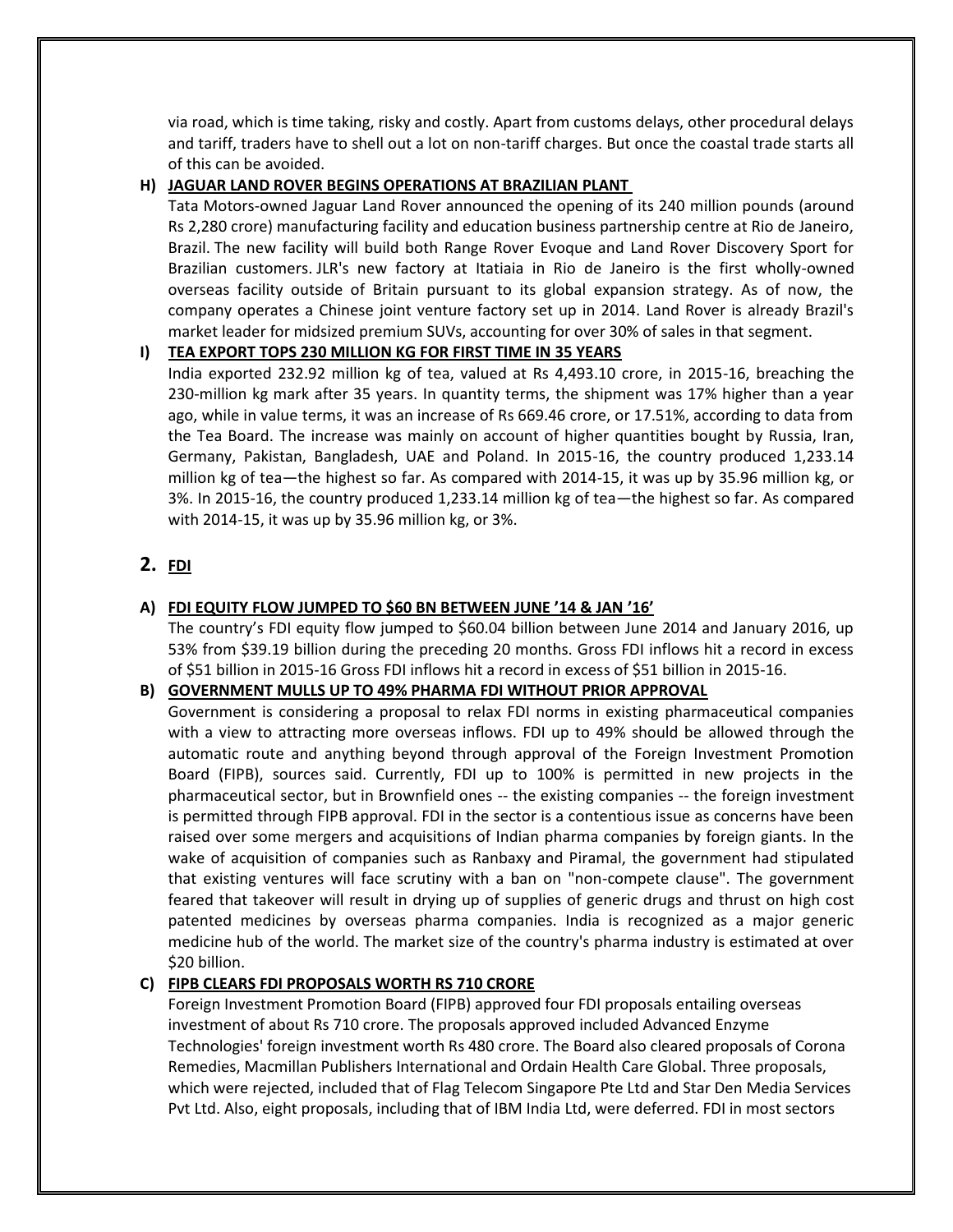are allowed through an automatic route but in certain sectors proposals have to go through the FIPB.

#### **D) GOVERNMENT INTRODUCES 100% FDI IN DEFENCE, CIVIL AVIATION**

The government announced fresh liberalization of FDI rules throwing open food retail, airlines and private security firms to higher overseas investment. Other sectors in which FDI norms have been relaxed include e-commerce in food products, broadcasting carriage services, private security agencies and animal husbandry. It also tweaked rules to allow companies such as Apple to open their own stores in the country by exempting them from local sourcing requirements for three years under the single brand retail segment for entities with cutting edge technology. Now most of the sectors would be under automatic approval route, except a small negative list. With these changes, India is now the most open economy in the world for FDI. Changes in FDI: **\*** Upto 100% FDI in defence sector **\*** Upto 74% FDI in brown field pharmaceuticals under automatic route **\*** 100% FDI in brown field airport projects under automatic route **\*** 100% FDI in civil aviation **\*** FDI upto 49% in civil aviation under automatic route, beyond 49% through govt approval **\*** Local sourcing norms for FDI in single brand retail for products having "state of art" and "cutting edge" technologies \* 100% FDI under automatic route for cable networks, DTH and mobile TV.

# **3. ECONOMY**

## **A) INDIA'S GROWTH TO RISE TO 8% IN FY2019**

India's economic growth rate will slowly accelerate to 8% by fiscal year ending March 2019, driven by the gradual implementation of structural reforms, higher disposable income and improvement in economic activity, according to global rating agency Fitch. Fitch expects India's GDP to grow 7.5% in fiscal year ending March 2016 and improve to 7.7% in the current fiscal year and further to 7.9% in the fiscal year ending March 2018. The agency sharply cut its forecast for US private investment growth and forecasted that the US economy will grow at 1.8% in 2016, the first sub-2% growth since 2013. Growth expectations for China have been revised up to 6.3% in 2016 and 2017, from 6.2% and 6% previously. India remains the fastest growing country across the world with GDP in 2016 estimated to grow at 7.55% year on year compared to global GDP which is likely to grow at 2.5% .

# **4. PAN INDIA**

## **A) INDIA AMONG TOP 5 DESTINATIONS FOR INNOVATION CENTRE**

India is becoming a new innovation destination of choice, doubling the number of innovation centers since July 2015 and seeing brands such as Apple, Airbus and Visa locate there. The top 10 locations for innovation centers - with Silicon Valley, London and Paris holding on to the top three slots, Bengaluru entering for the first time straight in at number five.

#### **B) INDIA AMONG TOP 5 IN 2015 IN GREEN ENERGY SPENDING**

India was among the top five countries in 2015 in terms of investment in renewable energy, solar photovoltaic (PV) and solar water heating capacity, wind and hydropower capacity. India was fifth in terms of investment in renewable power and fuels in 2015 after China, US, Japan and Britain. In wind power capacity addition too, India was fifth in 2015, behind China, US, Germany and Brazil. Investment in renewables in 2015 reached \$286 billion worldwide.

## **C) INDIA CLIMBS TO 41ST SLOT ON COMPETITIVENESS RANKING**

India has moved up three spots from last year to 41 on the IMD World Competitiveness Scoreboard, 2016. The country's ranking had fallen to 44 in 2015, from 35 in 2012. Hong Kong replaced the US as the world's most competitive economy. Switzerland, Singapore, Sweden, Denmark, Ireland, the Netherlands, Norway and Canada have got slots in the top 10. India's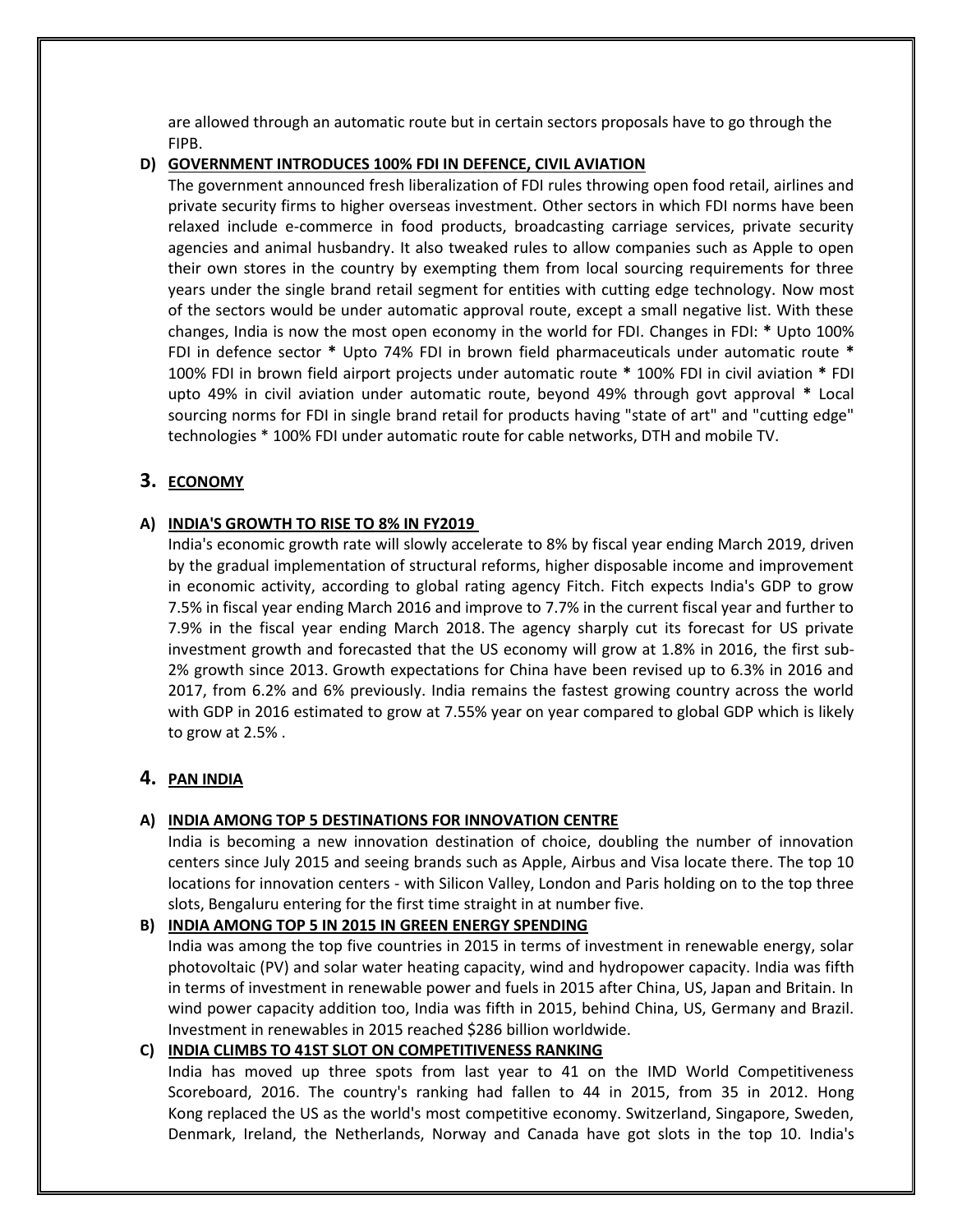improvement is in sharp contrast to the sagging fortunes of other Asian countries. According to the report, Asia's competitiveness declined since last year's ranking with Taiwan, Malaysia, Korea Republic, Indonesia and China falling from their 2015 positions.

#### **D) BOON FOR BENGALURU**

A bi-weekly container train from ICD Whitefield, Bengaluru, to Krishnapatnam port, Andhra Pradesh, has been launched by the Container Corporation of India Ltd (CONCOR). This is expected to significantly reduce the transit time of export commodities. The newly launched service will radically reduce the transportation time to a mere 48 hours for both import and export transits post discharge of the vessel. This will immensely benefit the heavy cargoes which otherwise face regulatory issues due to the weight restrictions via road transport. In addition to reliability and time efficiency, this is also expected to help the customers to save on each container and also eliminate the chances of pilferage which has been a major issue in case of road transits. Unlike the road transport which involves multiple examinations even after taking prior Customs clearance of the containers, the train can directly enter the Port without any further examination which makes it the fastest transit from Bangalore to any gateway Port. The last mile train connectivity at Krishnapatnam is also congestion free and dedicated only for container trains which acts as an added advantage.

## **E) SHRIMP FARMING IS BIG CATCH FOR SEAFOOD EXPORTERS**

Higher global prices for smaller-sized shrimps may lead to better production of aquaculture shrimps, which are the mainstay of the Rs 33,000-crore Indian seafood exports, this year. Farmed shrimps now account for around 70% of marine products export from the country. Though the stocking was slightly delayed by prolonged hot weather, harvest has started in farms, mostly in Andhra and Tamil Nadu. Unlike last year, prices for smaller size shrimps have gone up prompting farmers to harvest early. Instead of waiting for 140 or 150 days, they can harvest in 90 days, which helps in better survival rate as mortality rate could be higher if the shrimp grows bigger. Prices for smaller sizes of 60, 70 and 80 counts per kg have increased by 30% to 40% from last year hovering in the range of Rs 260 to 310 per kg. With the trawling ban in Kerala, the catch of squid and cuttlefish could come down. Globefish under FAO that provides information on world fish trade says that despite lower output, India was the lead supply source exporting 3,83,000 tonnes of shrimp in 2015. Lower shrimp prices helped producing countries increase exports beyond traditional markets, especially to Vietnam, China and other markets in Asia.

## **5. GOVERNMENT CIRCULARS AND POLICIES**

## **A) ANTI-DUMPING DUTY IMPOSED ON IMPORT OF CHEMICAL FROM US, CHINA**

Anti-dumping duty of USD 0.277- 0.404 per kilogram has been imposed on a compound, used in the pharmaceutical industry, imported from the US and China to protect domestic makers from cheap shipments. Anti-dumping on import of Methyl Acetoacetate has been imposed from the two countries for five years. Methyl Acetoacetate is used in industries like pharmaceuticals, agrochemicals and polymers, among others.

## **B) GOVERNMENT SLAPS 20% EXPORT DUTY ON SUGAR**

Government today imposed 20% customs duty on sugar exports to boost domestic supply and check prices which are ruling high at Rs 40/kg. A decision has been notified by the Central Board of Excise and Customs (CBEC). The duty has been imposed to restrict exports following sharp rise in global prices. The duty is, however, lower than 25% proposed by the Food Ministry. India, the world's second largest sugar producer after Brazil, has exported 1.6 million tonnes of sugar so far in the 2015-16 marketing year (October-September). Further exports are unlikely to take place with this decision. With imposition of export duty, the exports have become unviable. An increase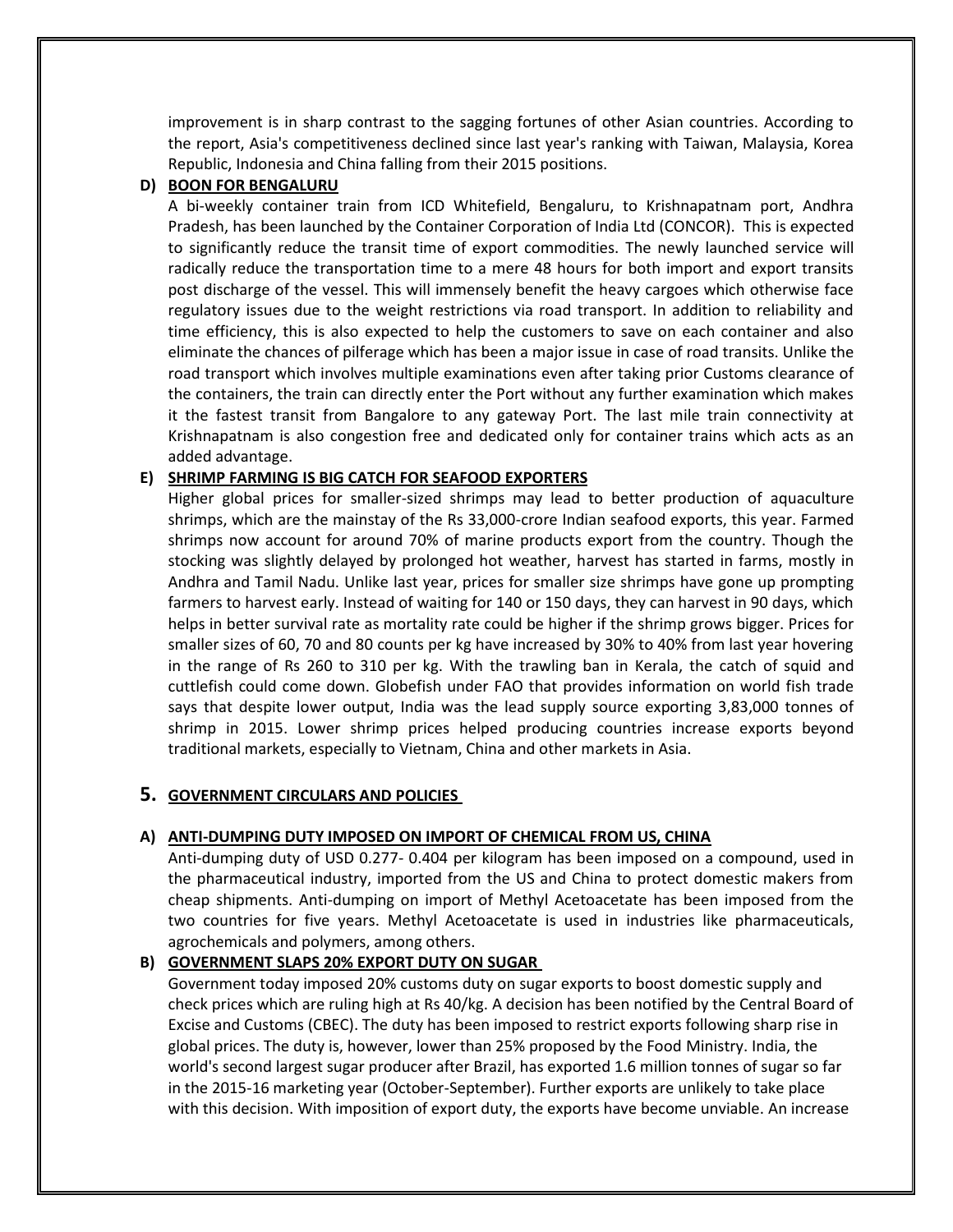of 50% in global sugar prices in last three months due to disruption in supply from Brazil had made exports viable.

#### **C) FSSAI BANS USE OF POTASSIUM BROMATE AS FOOD ADDITIVE**

The government banned use of potassium bromate as a food additive following a CSE study that found its presence in bread as causing cancer. FSSAI has banned potassium bromate. A notification has been issued in this regard. As far as potassium iodate is concerned, it has been referred to a scientific panel. These two food additives are banned in many countries and listed as "hazardous" for public health.

## **D) FSSAI PROPOSAL ON JUICE IN FIZZY DRINKS**

The food regulator's proposal to relax norms for carbonated juices, allowing a lower threshold for their juice content, will trigger more launches in the fizzy drinks category. FSSAI said in a draft notification that "in case the quantity of fruit juice is below 10% but not less than 5% (2.5% in case of lime or lemon), the product shall be called carbonated beverage with fruit juice."

## **6. WORLD NEWSWRAP**

## **A) WORLD'S COSTLIEST SMARTPHONE UNVEILED AT \$14,000**

Israeli start-up Sirin Labs has officially unveiled its high-end \$14,000 (over Rs. 9 lakh) Android smartphone that promises chip-to-chip 256-bit encryption similar to what the military uses to protect communications. Dubbed as the 'Rolls Royce of smartphones', the device called Solarin is activated via a physical security switch on the back Dubbed as the 'Rolls Royce of smartphones', the device called Solarin is activated via a physical security switch on the back. According to Sirin Labs, it wanted to "create the most advanced mobile device that combined the highest privacy settings, operated faster than any other phone, built with the best materials from around the world.

## **B) GOTTHARD TUNNEL, WORLD'S LONGEST, OPENS IN SWITZERLAND**

The world's longest and deepest rail tunnel has officially opened in Switzerland, after almost two decades of construction work. The 57km (35-mile) twin-bore Gotthard base tunnel will provide a high-speed rail link under the Swiss Alps between northern and southern Europe. It stretches for 57 km, making it the longest rail tunnel in the world. In addition, at 2,300 m (7,546 ft) below the surface of the mountain in places, it is also the world's deepest rail tunnel. Gotthard base tunnel will provide a high-speed rail link under the Swiss Alps between northern and southern Europe. It runs from Erstfeld in the central canton of Uri, to Bodio in the southern Ticino canton. The work took 17 years at a cost of more than 12 billion Swiss francs (\$12 billion, 11 billion Euros). According to the Swiss rail service, it also took 43,800 hours of non-stop work by 125 labourers rotating in three shifts to lay the tunnel's slab track.

# **C) EMIRATI BUSINESSMAN PAYS US\$4.9M TO BE 'NUMBER ONE' MOTORIST**

A car registration plate bearing just the number 1 fetched US\$4.9 million at auction in the United Arab Emirates. The winning bidder, Emirati businessman Arif Ahmed al-Zarouni, told: "My ambition is always to be number one." His bid was 18 times the reserve price but is not the highest sum that has been paid for a collector's registration plate in the UAE. In 2008, US\$14.2 million was paid at auction for the number one plate of the richest of the UAE's seven emirates, Abu Dhabi. Zarouni's plate is for Sharjah, the third-richest emirate.

## **D) SINGAPORE BLOCKING NET ACCESS ON GOVT COMPUTERS**

Singapore confirmed it would cut off Internet access for government work stations within a year for security reasons, a surprise move in one of the world's most wired countries. The decision will not disrupt government operations, the Infocomm Development Authority (IDA) said after local daily The Straits Times reported that some 100,000 computers would be affected. The IDA said that they have started to separate Internet access from the work stations of a select group of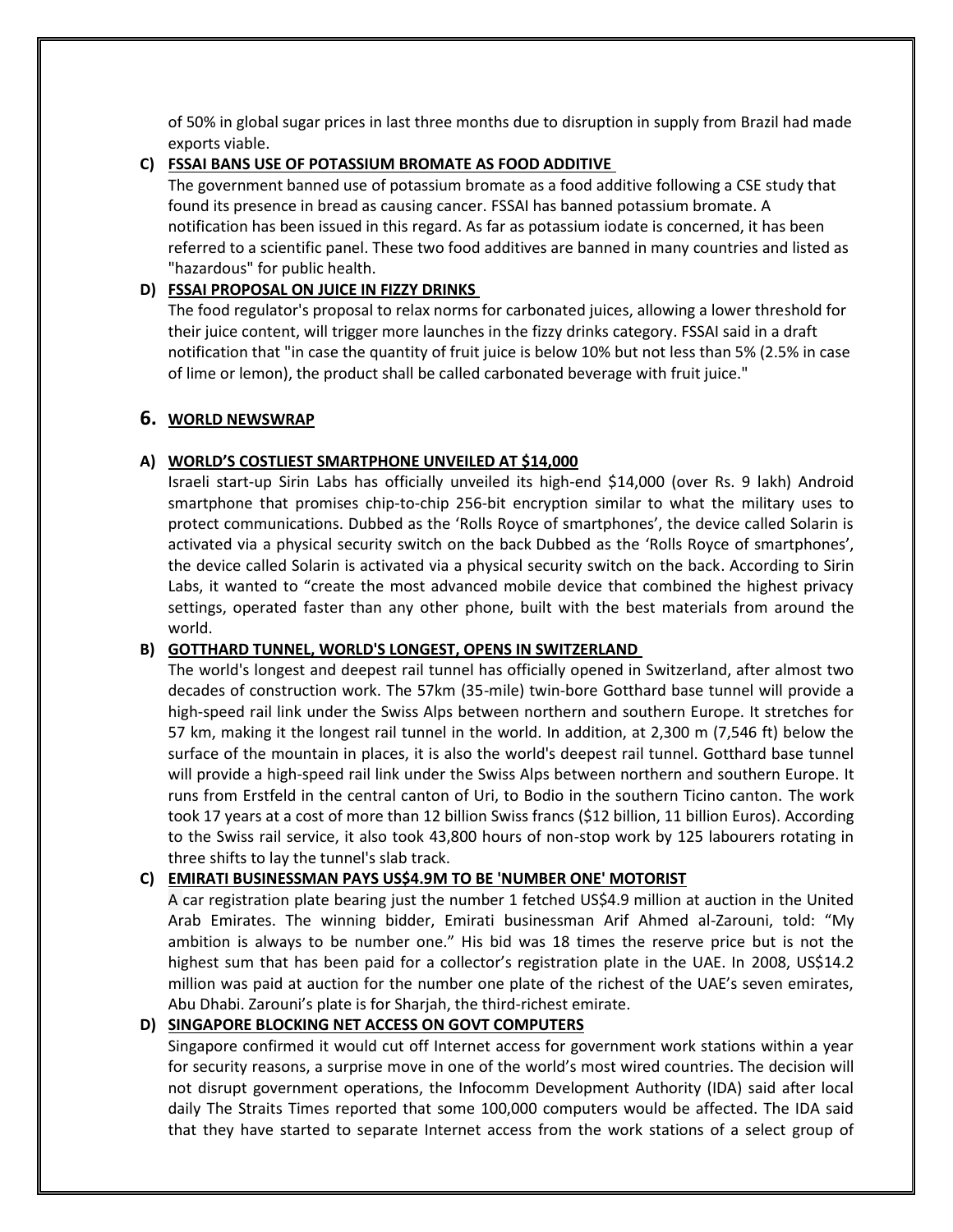public service officers, and will do so for the rest of the public service officers progressively over a one-year period. Industry sources said the measure was aimed at preventing cyber attacks and spread of malware that might enter the government email network thought Internet-enabled work stations.

#### **E) CHINA IS PLANNING SEA LAB 10,000 FEET UNDERWATER**

China is speeding up efforts to design and build a manned deep-sea platform to help it hunt for minerals in the South China Sea, one that may also serve a military purpose in the disputed waters. Such an oceanic "space station" would be located as much as 3,000 meters (9,800 feet) below the surface, according to a. The project was mentioned in China's current five-year economic plan and ranked number two on a list of the top 100 science and technology priorities. Such an oceanic "space station" would be located as much as 3,000 meters (9,800 feet) below the surface. The project was mentioned in China's current five-year economic plan released in March and ranked number two on a list of the top 100 science and technology priorities.

#### **F) CHILE'S EMBATTLED SALMON INDUSTRY INTENSIFIED ANTIBIOTIC USE**

The increase of antibiotics in salmon in Chile in 2016 has put salmon producers in the country under the limelight of environmentalists. The government, under legal pressure from environmental groups, also published the amount of antibiotic use per company for the first time ever in its annual report, revealing significant differences between producers operating in the world's No. 2 salmon exporter. Chile's salmon industry, which faces calls to clean up its environmental act and has suffered huge losses in 2016 due to algal blooms. Among large seafood companies, Australis Seafoods reported the most intense use of antibiotics, using 1,062 grams per tonne of fish. Cermaq, owned by Japan's Mitsubishi Corp , reported the lightest use, with 391 grams per tonne. High antibiotic use among Chilean salmon producers was driving some U.S. retailers, including Costco Wholesale Corp, to turn to antibiotic-free Norwegian salmon.

#### **G) BELGIUM OPENS WORLD'S BIGGEST LOCK**

Belgium inaugurated the world's biggest lock at the port of Antwerp. The new lock was under construction for almost five years and took up to a week to fill with water. The port's economic activity will rely heavily on the ability of large cargo ships to reach the docks behind the lock. A 34,000 tonne container ship, the Grande Lagos, made its way out of the port through the lock. The new structure is 500 metres long, 68 metres wide and 18 metres deep, allowing container vessels to fit easily. Antwerp is Europe's second busiest port, handling millions of tonnes of cargo annually.

#### **H) WORLD'S 10 BEST RESTAURANTS**

Italy's Osteria Francescana was crowned the world's best restaurant of 2016 at an award ceremony in new York, the first Italian establishment to win the annual accolade. Run by chef Massimo Bottura, Osteria Francescana pipped last year's winner Spain's El Celler de Can Roca. **1.**Osteria Francescana, Modena, Italy, **2.**El Celler de Can Roca, Girona, Spain, **3.**Eleven Madison Park, New York, USA, **4.**Central, Lima, Peru, **5.**Noma, Copenhagen, Denmark, **6.**Mirazur, Menton, France, **7.**Mugaritz, San Sebastian, Spain, **8.**Narisawa, Tokyo, Japan **9.**Steirereck, Vienna, Austria, **10.**Asador Etxebarri, Axpe, Spain.

#### **I) CALIFORNIA PIPS FRANCE, IS 6TH LARGEST ECONOMY**

California has overtaken France as the world's sixth-largest economy, fuelled by strong growth and the dollar's gains against foreign currencies. The most-populous US state, with a gross domestic product of \$2.5 trillion, has also eclipsed recession-plagued Brazil. California grew by 4.1% in 2015, compared with a 2.4% increase for the US and 1.1% for France. Last year, California created the most jobs of any state, more than the second and third-most-populous states of Florida and Texas combined. Four of the world's 10 largest companies are based in California, including Alphabet and Face book.